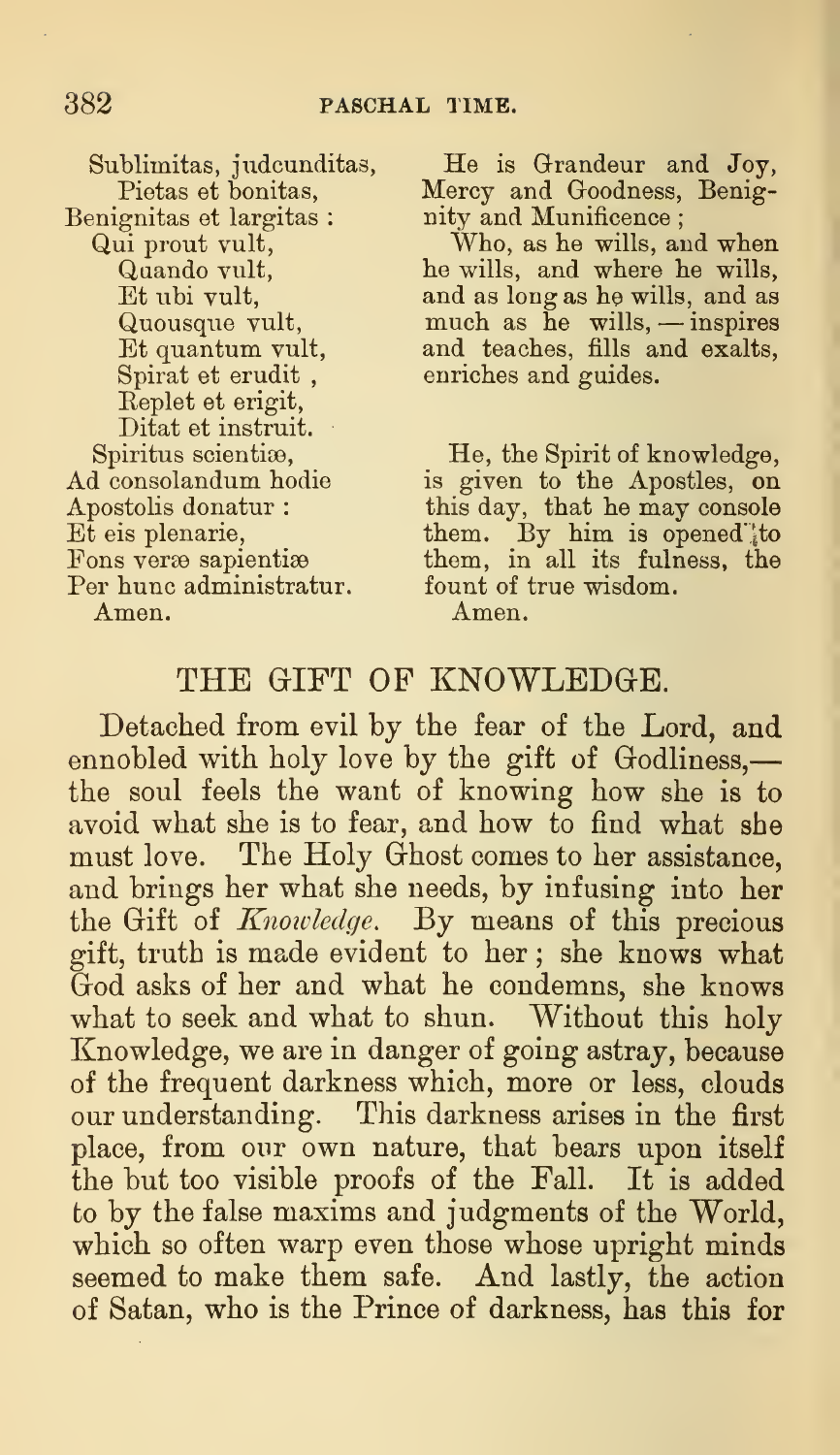one of its chief aims,—to obscure our mind, or to mislead it by false lights.

The Light of our soul is Faith, which was infused into us at our Baptism. By the Gift of Knowledge, the Holy Ghost empowers our Faith to elicit rays of light, strong enough to dispel all darkness. Doubts are then cleared up, error is exposed and put to flight, truth beams upon us in all its beauty. Everything is viewed in its true light,—the light of Faith. We see how false are the principles which sway the world, which ruin so many souls, and of which we ourselves were once, perhaps, victims.

The gift of Knowledge reveals to us the end which God had in creation, and out of which creatures can never find either happiness or rest. It teaches us what use we are to make of creatures, for they were not given us to be a hindrance, but a help whereby to reach our God. The secret of life thus possessed, we walk on in safety, we halt not, and we are resolved to shun every path which would not lead us to our end.

The Apostle had this Gift in view, when speaking to the converts of Ephesus, he said:  $Ye$  were heretofore darkness, but now light in the Lord: walk then as Children of the Light.<sup>1</sup> Hence comes that unhesitatingness, that confidence, of the Christian Life. There may be a want of experience now and then; so much so, indeed, that the little world around talks feelingly about the indiscretions and scandals which are almost sure to arise ; but they forget that there is the Gift of Knowledge, of which the Sacred Scripture thus speaks: She conducted the just through the right ways, and gave him the Knowledge of holy things, or, as some render it, the Science of the Saints.<sup>2</sup> We have daily proofs of this truth : <sup>a</sup> Christian, by means of supernatural light, is found to escape every

 $Eph. y. 8.$  2 Wisd. x. 10.